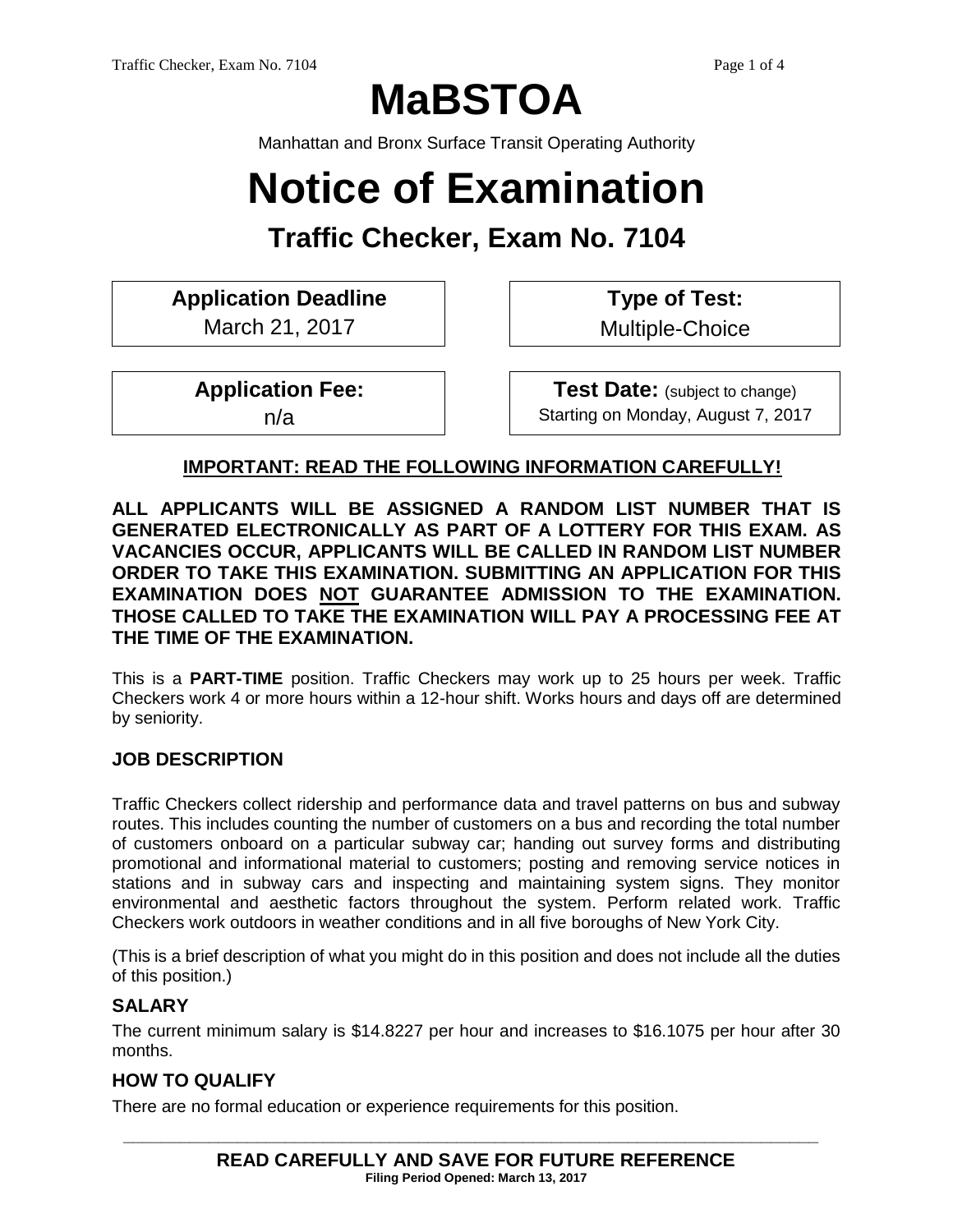# **REQUIREMENTS TO BE APPOINTED**

**English Requirement:** Candidates must be able to understand and be understood in English.

**Proof of Identity:** Under the Immigration and Reform Act of 1986, you must be able to prove your identity and your right to obtain employment with the City of New York.

# **HOW TO OBTAIN AND SUBMIT AN APPLICATION**

During the application period, you may obtain an *Application* for this examination online at <http://mta.info/nyct/hr/appexam.htm> by the last day of the application period.

Submit your application online by the last day of the application period:

#### **Online Applications:**

- 1. Apply using<http://mta.info/nyct/hr/appexam.htm> by the last day of the application period.
- 2. Log into your existing account or create a new account online to apply.
- 3. Follow the steps to submitting an application.
- 4. You will be given a confirmation number after you submit your *Application*.

Computers with internet access are available on a limited basis at branches of the New York Public Library, the Brooklyn Library and the Queens Library to patrons with a valid library card.

Save your Confirmation number for future reference and proof of filing an *Application*.

Applications will not be accepted in person.

# **ADMISSION LETTER**

An *Admission Letter* will be mailed to you about 10 days before the test date. If you do not receive an admission letter at least 4 days before the test date, you may obtain a duplicate letter at the MTA Exam Information Center. This letter will include instructions on the exam processing fee.

**MTA Exam Information Center:** Open Monday through Friday, from 9 AM to 3 PM, in the lobby at 180 Livingston Street, Brooklyn, New York. Directions: take the A, C, F or R trains to Jay Street-Metro Tech Station, or the 2 or 3 train to the Hoyt Street Station.

**Exam Processing Fee: \$20.00** to be paid by money order (Postal Money Order Preferred). Failure to pay this fee on the date you are scheduled to take the examination will result in disqualification from further participation in the examination process. The exam processing fee will **not** be waived under any circumstances.

# **THE TEST**

You will be given a multiple-choice test. A score of at least 70 is required to pass this test. Your score on the written test will be used to determine your place on the eligible list.

The competitive multiple-choice test may include questions on: the ability to add and subtract; read bus and subway maps; understand military time; make on-the-spot estimates of totals based on visual observations; read, understand and fill out forms correctly; and other related areas.

**\_\_\_\_\_\_\_\_\_\_\_\_\_\_\_\_\_\_\_\_\_\_\_\_\_\_\_\_\_\_\_\_\_\_\_\_\_\_\_\_\_\_\_\_\_\_\_\_\_\_\_\_\_\_\_\_\_\_\_\_\_\_\_\_\_\_\_\_\_\_\_\_\_\_**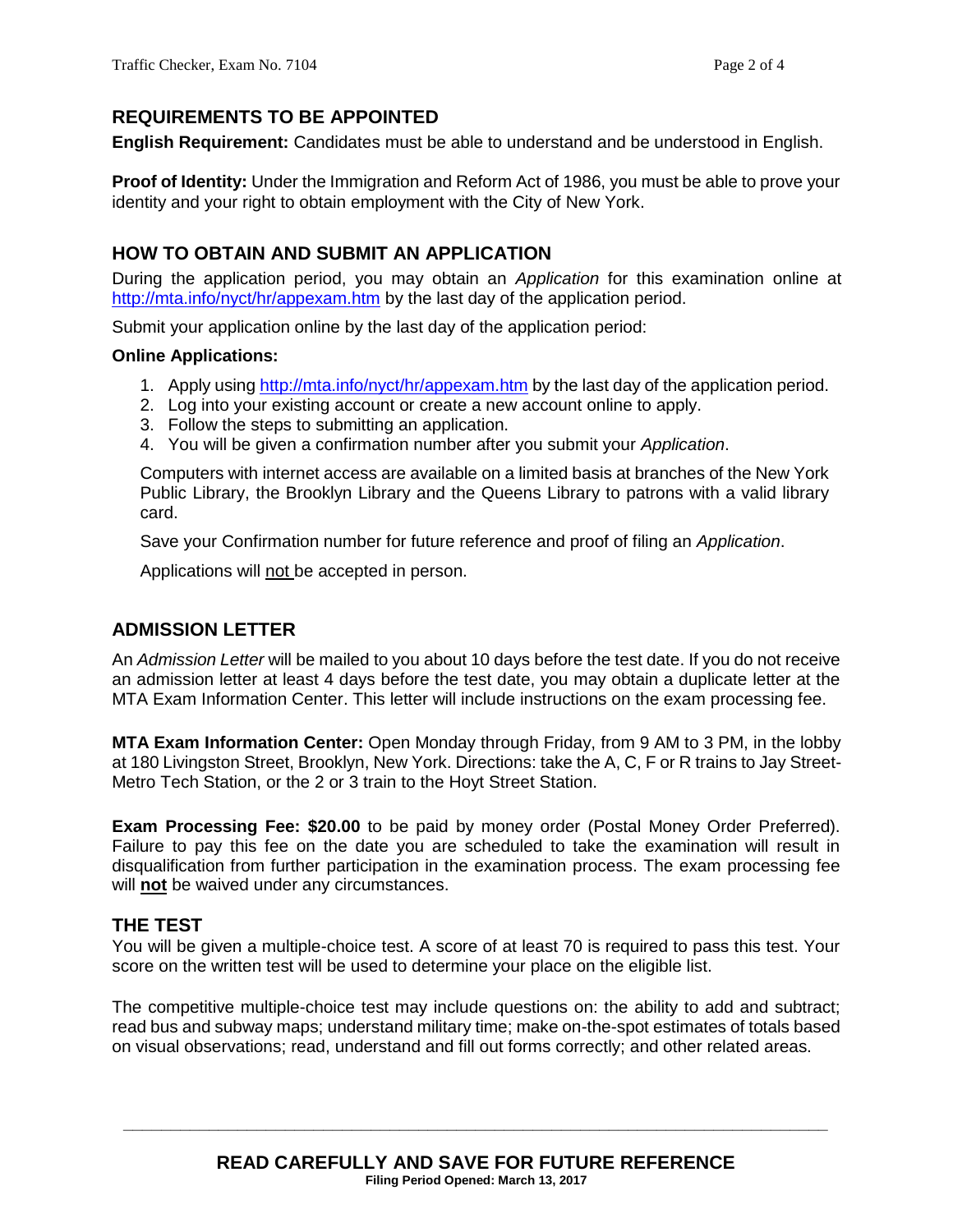# **THE TEST RESULTS**

If you pass the multiple-choice test, your name will be placed in final score order on an eligible list and you will be given a list number. Ties resulting from identical scores will be broken in an equitable manner to be determined by the NYC Transit Personnel Testing, Selection & Classification Unit. You will be notified by mail of your test results. If you meet all requirements and conditions, you will be considered for appointment when your name is reached on the eligible list. The eligible list for this exam may remain in effect up to 4 years from the date it is established.

# **TEST ADMINISTRATION GUIDELINES**

**Warning:** You are not permitted to enter the test site with cellular phones, beepers, pagers, cameras, portable media players, or other electronic devices. Calculators are permitted: however, they must be hand-held, battery or solar powered numeric only. Calculators with functions **other than** addition, subtraction, multiplication and division **are prohibited**. Electronic devices with an alphabetic keyboard or with word processing or date recording capabilities such as planners, organizers, etc. are prohibited. If you use any of these devices in the building at any time before, during or after the test, you may **not** receive your test results, your test score may be nullified, and your processing fee will **not** be refunded.

You may not have any other person, including children, present with you while you are being processed for or taking the test and no one may wait for you inside of the test site while you are taking the test.

**Required Identification:** You are required to bring one (1) form of valid (non-expired) signature and photo bearing identification to the test site. The name that was used to apply for the exam must match the first and last name on the photo ID. A list of acceptable identification documents is provided below. If you do not have an acceptable ID, you may be denied testing. Acceptable forms of identification (bring one) are as follows: State issued driver's license, State issued identification card, US Government issued Passport, US Government issued Military Identification Card, US Government issued Alien Registration Card, Employer ID with photo, or Student ID with photo.

**Leaving:** You must leave the test site once you finish the test. If you leave the test site after being fingerprinted but before finishing the test, you will not be permitted to re-enter. If you disregard this instruction and re-enter the test site, you may not receive your test results, your test score may be nullified, and your processing fee will not be refunded.

# **SPECIAL ARRANGMENTS**

**Special Test Accommodations:** If you plan to request special testing accommodations due to disability or an alternate test date due to your religious belief, please contact us in one of the three ways listed in the "Correspondence" section below no later than 30 days prior to the scheduled test date for further instructions.

**Make-up Test:** You may apply for a make-up test if you cannot take the test on the regular test date for any of the following reasons:

- 1. Compulsory attendance before a public body;
- 2. On-the-job injury or illness;
- 3. Absence for one week following the death of spouse, domestic partner, parent, sibling, child or child of a domestic partner;

**\_\_\_\_\_\_\_\_\_\_\_\_\_\_\_\_\_\_\_\_\_\_\_\_\_\_\_\_\_\_\_\_\_\_\_\_\_\_\_\_\_\_\_\_\_\_\_\_\_\_\_\_\_\_\_\_\_\_\_\_\_\_\_\_\_\_\_\_\_\_\_\_**